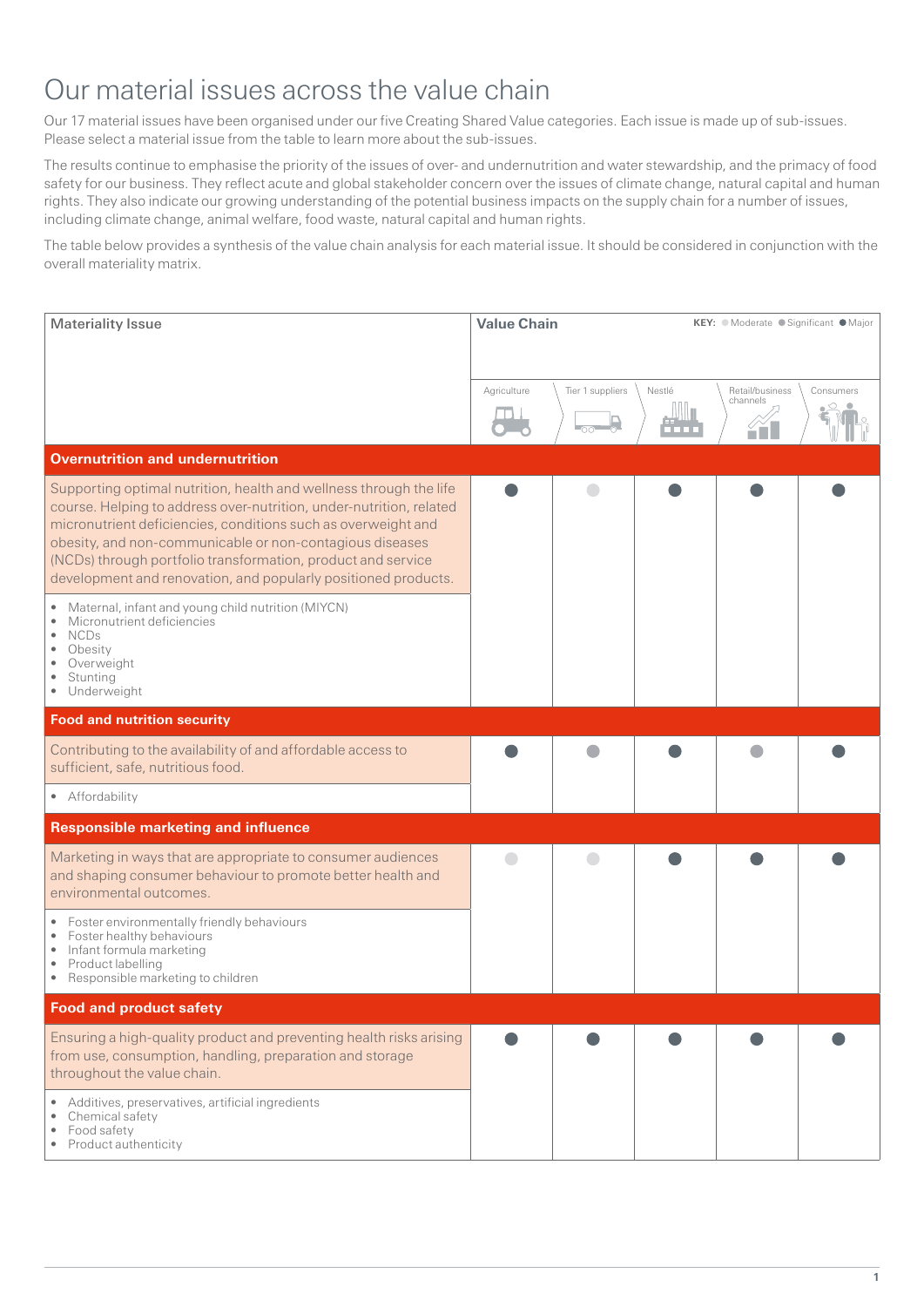| <b>Materiality Issue</b>                                                                                                                                                                                                     | <b>Value Chain</b> |                  |                       | KEY: ● Moderate ● Significant ● Major |           |  |
|------------------------------------------------------------------------------------------------------------------------------------------------------------------------------------------------------------------------------|--------------------|------------------|-----------------------|---------------------------------------|-----------|--|
|                                                                                                                                                                                                                              | Agriculture        | Tier 1 suppliers | Nestlé<br><u>aana</u> | Retail/business<br>channels<br>řH     | Consumers |  |
| <b>Rural development and poverty alleviation</b>                                                                                                                                                                             |                    |                  |                       |                                       |           |  |
| Directly and indirectly promoting stable economic activity and<br>improving livelihoods of agricultural farmers and workers in the<br>supply chain to promote sustainable agricultural communities and<br>alleviate poverty. |                    |                  |                       |                                       |           |  |
| • Land tenure security<br>• Rural living wage                                                                                                                                                                                |                    |                  |                       |                                       |           |  |
| <b>Responsible sourcing and traceability</b>                                                                                                                                                                                 |                    |                  |                       |                                       |           |  |
| Ensuring that key ingredients have been grown and processed<br>responsibly and can be traced back to origin where possible.                                                                                                  |                    |                  |                       |                                       |           |  |
| <b>Animal welfare</b>                                                                                                                                                                                                        |                    |                  |                       |                                       |           |  |
| Safeguarding the well-being of animals in the supply chain and<br>promoting animal health and wellness.                                                                                                                      |                    |                  |                       |                                       |           |  |
| • Animal testing<br>• Antimicrobial resistance                                                                                                                                                                               |                    |                  |                       |                                       |           |  |
| Women's empowerment <sup>1</sup>                                                                                                                                                                                             |                    |                  |                       |                                       |           |  |
| Empowering women to participate fully in society and the<br>economy across the value chain.                                                                                                                                  |                    |                  |                       |                                       |           |  |
| • Women farmers                                                                                                                                                                                                              |                    |                  |                       |                                       |           |  |
| <b>Water stewardship</b>                                                                                                                                                                                                     |                    |                  |                       |                                       |           |  |
| Implementing the actions, individually and/or collectively, needed<br>for the sustainable management of shared water resources.                                                                                              |                    |                  |                       |                                       |           |  |
| • Bottled water<br>Water quality<br>Water security<br>• Water use                                                                                                                                                            |                    |                  |                       |                                       |           |  |
| <b>Water, sanitation and hygiene</b>                                                                                                                                                                                         |                    |                  |                       |                                       |           |  |
| Improving access to safe water and sanitation, and appropriate<br>facilities to ensure personal hygiene, across our value chain.                                                                                             |                    |                  |                       |                                       |           |  |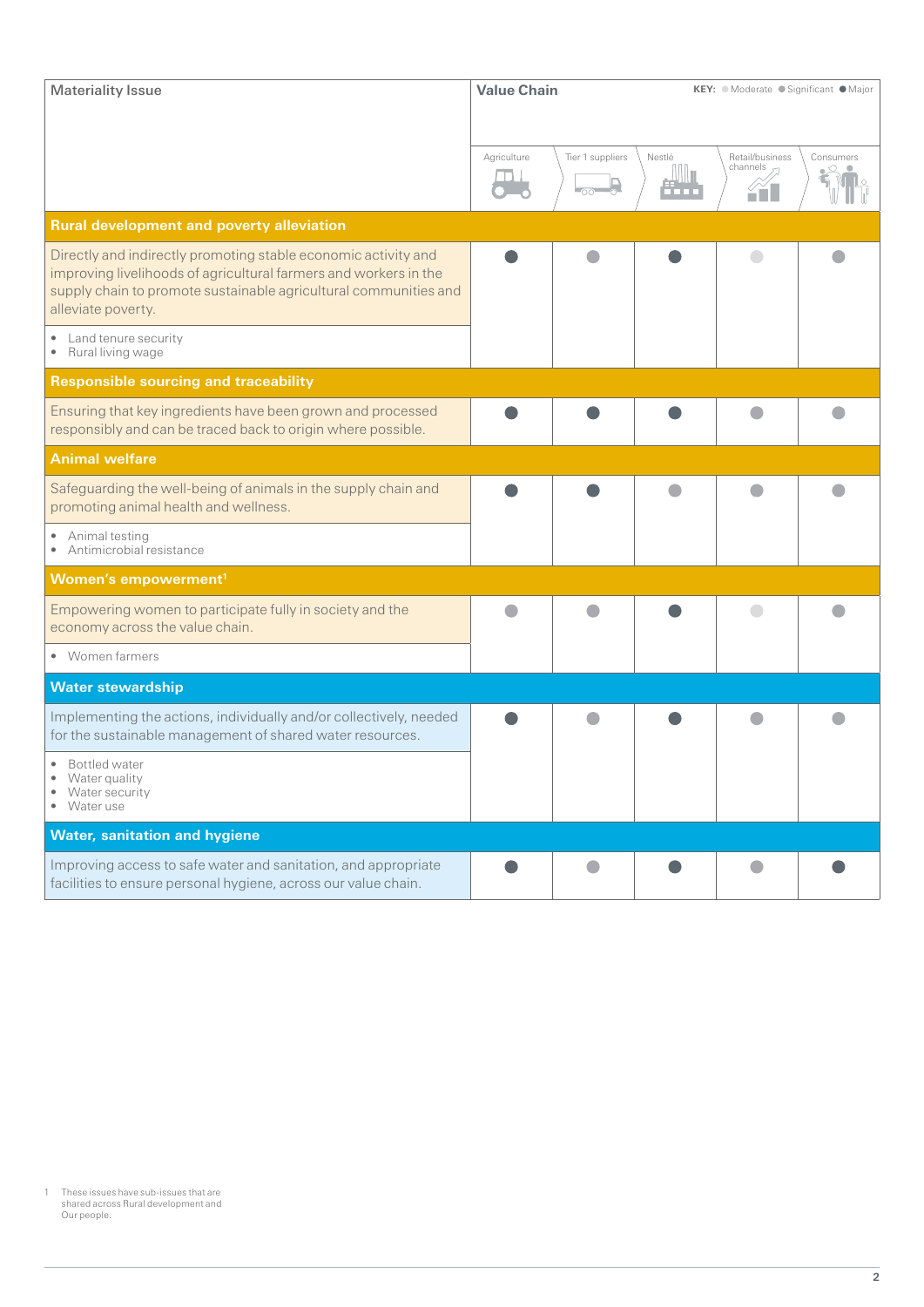| <b>Materiality Issue</b>                                                                                                                                                                                                                                            | <b>Value Chain</b> |                  | KEY: O Moderate ● Significant ● Major |                             |           |  |
|---------------------------------------------------------------------------------------------------------------------------------------------------------------------------------------------------------------------------------------------------------------------|--------------------|------------------|---------------------------------------|-----------------------------|-----------|--|
|                                                                                                                                                                                                                                                                     | Agriculture        | Tier 1 suppliers | Nestlé                                | Retail/business<br>channels | Consumers |  |
|                                                                                                                                                                                                                                                                     |                    | $-00-$           | ii in                                 | <u>čňL</u>                  |           |  |
| Resource efficiency, (food) waste and the circular economy                                                                                                                                                                                                          |                    |                  |                                       |                             |           |  |
| Reducing the direct and indirect use of resources, reducing waste<br>and optimising opportunities for recovery, reuse or recycling of<br>by-products and disposing of waste appropriately.                                                                          |                    |                  |                                       |                             |           |  |
| Circular and bio-economy<br>۰<br>Energy consumption<br>۰<br>Food loss and waste<br>۰<br>Land use<br>$\bullet$<br>Littering<br>٠<br>Manufacturing environmental impacts<br>٠<br>Marine plastic debris<br>$\bullet$<br>Packaging<br>۰<br>• Transport and distribution |                    |                  |                                       |                             |           |  |
| <b>Climate change</b>                                                                                                                                                                                                                                               |                    |                  |                                       |                             |           |  |
| Reducing GHG emissions and contributing to the mitigation of,<br>and adaptation to, the effects of climate change.                                                                                                                                                  |                    |                  |                                       |                             |           |  |
| Climate change adaptation<br>Climate change mitigation<br>۰<br>• Advocacy on climate policy                                                                                                                                                                         |                    |                  |                                       |                             |           |  |
| <b>Natural resource stewardship</b>                                                                                                                                                                                                                                 |                    |                  |                                       |                             |           |  |
| Identifying and preserving natural resources and ecosystem<br>services.                                                                                                                                                                                             |                    |                  |                                       |                             |           |  |
| Biodiversity<br>Deforestation<br>$\bullet$<br>Soil fertility<br>٠                                                                                                                                                                                                   |                    |                  |                                       |                             |           |  |
| <b>Business ethics</b>                                                                                                                                                                                                                                              |                    |                  |                                       |                             |           |  |
| Upholding ethical principles in the business and workplace.                                                                                                                                                                                                         |                    |                  |                                       |                             |           |  |
| Data privacy and protection<br>Executive compensation<br>$\bullet$<br>Fair taxation<br>٠<br>Governance and transparency<br>٠<br>Fraud, bribery and corruption<br>٠                                                                                                  |                    |                  |                                       |                             |           |  |
| <b>Human rights</b>                                                                                                                                                                                                                                                 |                    |                  |                                       |                             |           |  |
| Respecting human rights in our business activities, operations and<br>supply chains.                                                                                                                                                                                |                    |                  |                                       |                             |           |  |
| • Child labour<br>Labour rights in our operations*<br>۰<br>Forced labour in the upstream supply chain<br>٠<br>* Issue is covered in the chapter on Our people                                                                                                       |                    |                  |                                       |                             |           |  |